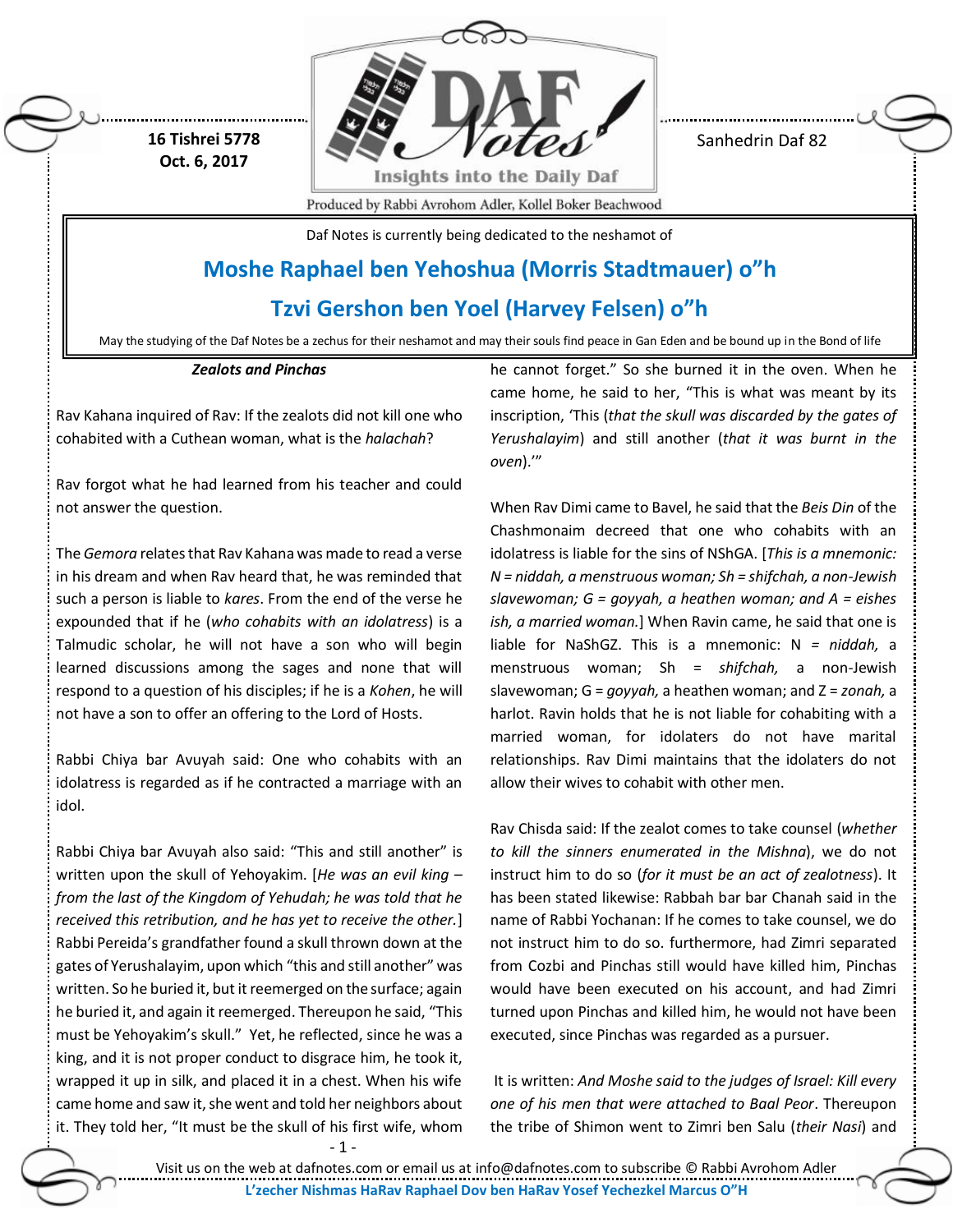

said to him, "Behold, capital punishment is being meted out against members of our tribe, yet you sit silent." What did he do? He arose and assembled twenty-four thousand Israelites and went to Cozbi (*a Midianite woman*), and said to her, "Submit yourself (*have relations*) to me." She replied, "I am a king's daughter, and like so my father instructed me, "You shall yield only to their greatest man." Zimri replied, "I too am the prince of a tribe; and moreover, my tribe is greater than his (*Moshe*), for mine is second in birth (*to Yaakov*), while his is third. He then seized her by her braided hair and brought her before *Moshe*. He exclaimed, "Son of Amram, is this woman forbidden or permitted? And should you say. 'She is forbidden,' who permitted Yisro's daughter to you?" At that moment *Moshe* forgot the *halachah* (*regarding intimacy with an idolater woman*), and all the people burst into tears; therefore it is written: *and they were weeping before the entrance of the Tent of Meeting*.

And it is also written: *And Pinchas, the son of Elozar, the son of Aaron the Kohen, saw it*. Now, what did he see?

Rav said: He saw what was happening and remembered the *halachah*, and said to him, "Brother of my father's father, did you not teach us this on your descent from Mount Sinai: He who cohabits with a Cuthean woman is punished by zealots"? Moshe replied, "He who read the letter should be the agent to carry out its instructions."

Shmuel said: He saw that "*There is no wisdom nor understanding nor counsel against the honor of God*" whenever the Divine Name is being desecrated, there is no concern about honoring one's teacher.

Rabbi Yitzchak said in Rabbi Elozar's name: He saw the angel wreaking destruction amongst the people (*and realized that he must act immediately*).

It is written: *And he rose up from the midst of the assembly, and took a spear in his hand*. We derive from here that one may not enter a house of study with weapons.

He removed its metal point and placed it in his garment, and went along leaning upon it as if it was a cane, and as soon as he reached the tribe of Shimon, he exclaimed, "Where do we find that the tribe of Levi is greater than that of Shimon?" ["*I too wish to cohabit with the daughters of Moav.*"] Thereupon they said, "Let him enter too, for he wishes to satisfy his lust." They exclaimed, "Even those abstainers have now declared the matter permissible."

Rabbi Yochanan said: Six miracles were wrought for Pinchas when he killed Zimri:

- 1. Zimri should have withdrawn from the woman (*and then Pinchas would not have been allowed to kill him*), but did not.
- 2. He should have cried out for help, but did not.
- 3. Pinchas succeeded in plunging his spear exactly through the genital organs of the man and woman.
- 4. The corpses did not slip off the spear.
- 5. An angel came and lifted up the lintel (*so he could leave with the spear held up*).
- 6. An angel came and wrought destruction amongst the tribe of Shimon (*so they were distracted and did not attempt to kill Pinchas*).

Then Pinchas came and laid them down before the Almighty, saying, "Master of the Universe! Shall twenty-four thousand people perish because of these?" Rabbi Elozar said: It is not written "vayispallel" – "and he prayed," but rather "vayefallel" – "and he quarreled," as though he was arguing with his Maker regarding the justice of punishing so many. Thereupon the ministering angels wished to push him away, but He said to them, "Let him be, for he is a zealot, the son of a zealot; a deflector of wrath, the son of a deflector of wrath."

The tribes now began abusing him: Have you seen this Putison? Have you seen this youth whose mother's father fattened calves for idol worship; should he be the one to kill the Nasi of a tribe in Israel!? Therefore Scripture detailed his ancestry: *Pinchas, the son of Elozar, the son of Aaron the Kohen*. The Holy One, blessed be He said to Moshe, "Be the first to extend a greeting of peace to him," as it is written:

Visit us on the web at dafnotes.com or email us a[t info@dafnotes.com](mailto:info@dafnotes.com) to subscribe © Rabbi Avrohom Adler **L'zecher Nishmas HaRav Raphael Dov ben HaRav Yosef Yechezkel Marcus O"H**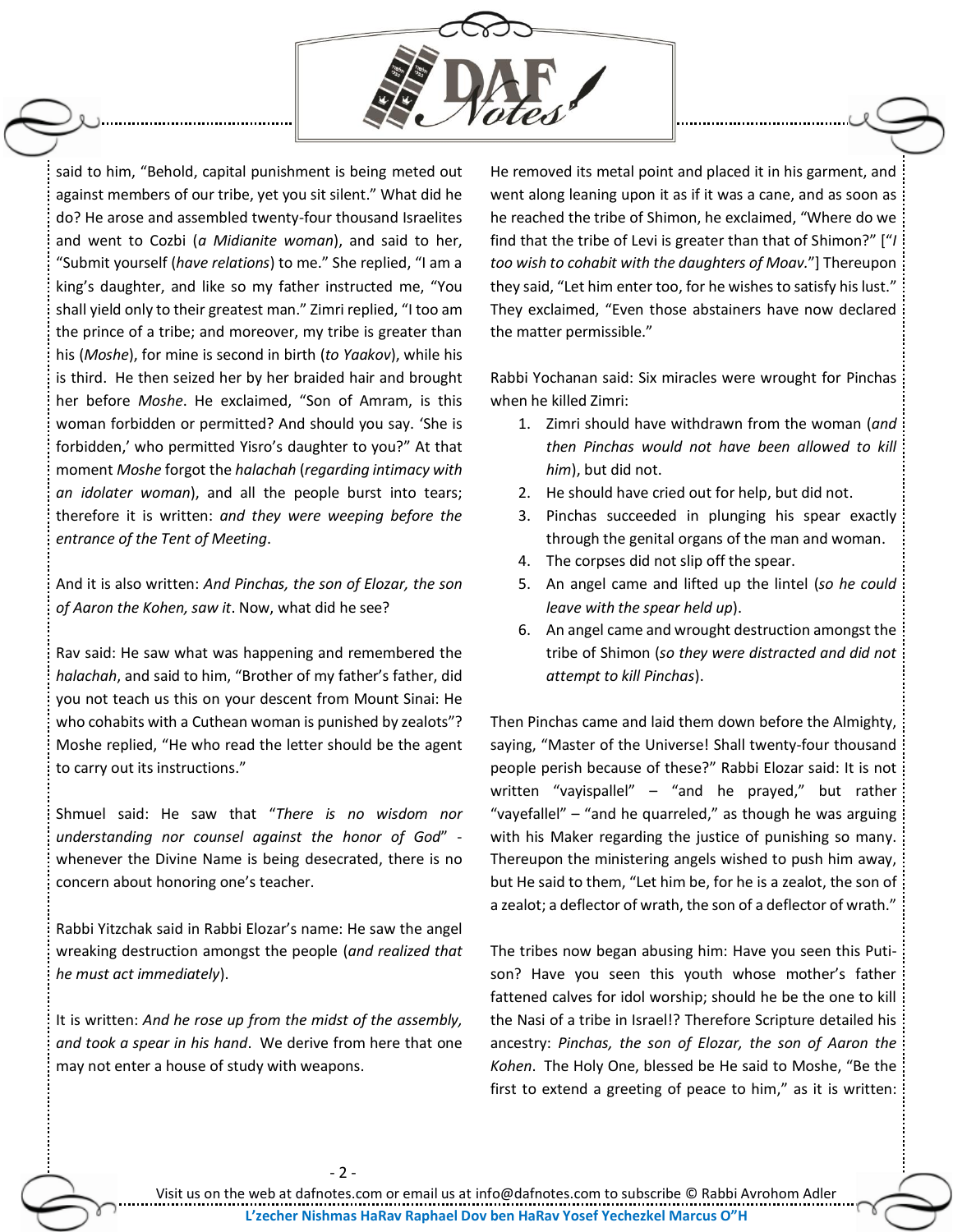

*Therefore say, Behold, I give unto him my covenant of peace*. And this atonement is worthy of being an everlasting one.

Rav Nachman bar Yitzchak said: The wicked Zimri cohabited four hundred and twenty-four times on that day. Pinchas waited until his strength weakened, but he didn't have to, because the King was with him. A *braisa* was taught that Zimri cohabited with Cozbi sixty times until his testicles became like an addled egg, while she became like a garden bed filled with water. Rav Kahana said: And her seat was the size of a *beis se'ah*. Rav Yosef taught: Her womb opening was a cubit. (81b – 82b)

#### *Serving while Tamei*

The *Mishna* had stated: A *Kohen* who served while he was *tamei* etc.

Rav Acha bar Huna inquired of Rav Sheishes: Does a *Kohen* who performed the Temple service while *tamei* merit death at the hands of Heaven or not? He replied: We learned in a *Mishna*: A *Kohen* who served while he was *tamei*, his brother *Kohanim* do not bring him to court, but the young *Kohanim* take him outside the Temple Court and smash his skull with clubs. But should you think that he merits death at the hands of Heaven, should he not be left to be slain by Him?

Rav Acha responded: Will you say then that he is not so liable? Is there anything for which the Merciful One exempted him from a penalty, for which we may kill?

The *Gemora* asks: And is there not? But we learned in a *Mishna*: If one was lashed twice (*and he then transgresses again*), the court puts him into a cell, and they feed him barley until his stomach bursts. We see that although the Merciful One exempted him, yet we kill him!

The *Gemora* answers: That is not a difficulty, for Rabbi Yirmiyah said in the name of Rish Lakish: The *Mishna* is referring to a case where he was lashed for an offence

punishable by *kares*, so that he is already liable to death (*at the hand of God*).

The *Gemora* asks: But what of the *Mishna's* ruling regarding one who steals a *kasvah* (*where the zealots are permitted to kill him even though there is no death penalty*)?

The *Gemora* answers: Rav Yehudah said that this refers to service vessels, and death for the theft of these is alluded to in the verse: But they shall not come to see how the holy things are inserted, lest they die.

The *Gemora* asks: But what of the *Mishna's* ruling regarding one who blasphemes by a supernatural force (*where the zealots are permitted to kill him even though there is no death penalty*)?

The *Gemora* answers: According to Rav Yosef, the *Mishna* is referring to a case which resembles one who "blessed" the Name of God (*and therefore it is permitted to kill him*).

The *Gemora* asks: But what of the *Mishna's* ruling regarding one who cohabits with a Cuthean woman (*where the zealots are permitted to kill him even though there is no death penalty*)?

The *Gemora* answers: There too, Rav Kahana read a verse in his dream, which reminded Rav that such a person is liable to *kares*. (82b)

#### **INSIGHTS TO THE DAF**

## *Knives and Guns in a Synagogue* By: Meoros HaDaf HaYomi

*Shulchan Aruch* (*O.C.* 151:6) rules that "one may enter a synagogue with one's cane…and some forbid entering with a long knife or a bare head." What is the source of the *halachah* that one mustn't enter a synagogue with a knife and why especially a long knife? Is the topic connected to entering with